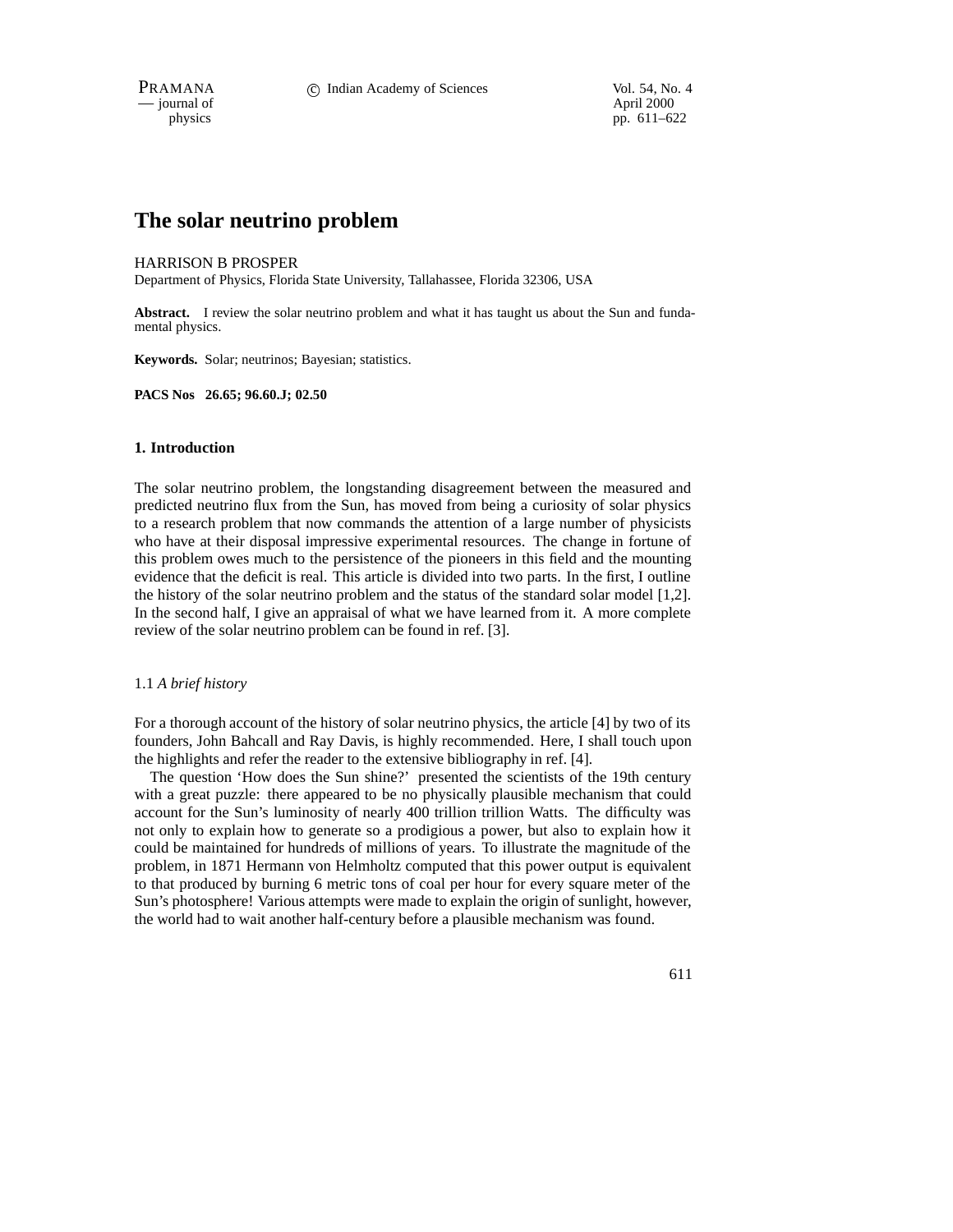#### *Harrison B Prosper*

A plausible mechanism, fusion, was first suggested by the British astronomer Sir Arthur Eddington in 1919, the same year he confirmed Einstein's prediction of the bending of light by gravity. However, although Eddington made the crucial suggestion that the fusion of hydrogen to helium could provide sufficient energy to account for the Sun's power he did not perform detailed calculations. The development of the fusion theory was initiated some twenty years later by Bethe and Critchfield on the eve of Europe's descent into a period of unfettered carnage. Other important contributors were Fowler, Gamov, Vogt and von Weizsäcker.

In the earliest papers on stellar energy generation neutrinos were not mentioned explicitly. But in 1948, Crane noted that the Sun should be a copious producer of these particles. The first detailed calculations of solar neutrino rates were presented in 1963 by Bahcall, Fowler, Iben and Sears. A year later, John Bahcall and Raymond Davis pointed out that 100,000 gallons of tetrachloroethylene would be sufficient to measure the neutrino capture rate on  $37^{\circ}$ Cl. The idea that  $37^{\circ}$ Cl might be a good neutrino absorber was suggested by Pontecorvo as early as 1946. In 1966 Davis and collaborators completed the construction of the chlorine experiment in the Homestake mine of South Dakota and two years after that the first comparison between theory and experiment was made.

Bahcall and Shaviv predicted a rate of  $7.5 \pm 3$  SNU [5]. Davis reported a rate of less than 3 SNU. The discrepancy between the predicted and measured solar neutrino rates, which persists to this day, has come to be known as the *solar neutrino problem*. For about two decades, the Davis experiment was the only one reporting results and it was easy to dismiss the solar neutrino problem on the grounds that there was insufficient compelling evidence of a discrepancy, given the presumed uncertainties in the calculation of solar neutrino rates and the extreme difficulty of the experiment.

The situation today is rather different. Four other experiments, the Russian–American experiment SAGE, which uses gallium as an absorber, the European gallium experiment GALLEX, the Japanese experiment Kamiokande and, more recently, the Japanese– American experiment super-Kamiokande, each using a different experimental technique, have confirmed the solar neutrino deficit. Indeed, when analyzed together, these experiments have rendered the solar neutrino problem more acute. Three decades after the problem arose it has finally reached the center stage in fundamental physics.

The pioneers of solar neutrino physics saw their work as a way of testing the fusion theory of stellar energy production. The direct observation of neutrinos from the Sun, with a measured rate in qualitative agreement with the fusion theory, is an impressive theoretical and experimental achievement, which may one day garner a Nobel prize. Today, however, the focus has shifted away from solar physics and towards understanding the neutrinos themselves.

Before we examine what precisely can be deduced from the solar neutrino problem it is helpful to be reminded of some aspects of the theory of the Sun, called the standard solar model (SSM) [1,2]. Actually, there are several such models; however, all use the same basic physics and all are in good agreement with each other. Therefore, for concreteness I shall restrict my discussion to the model associated with John Bahcall and collaborators.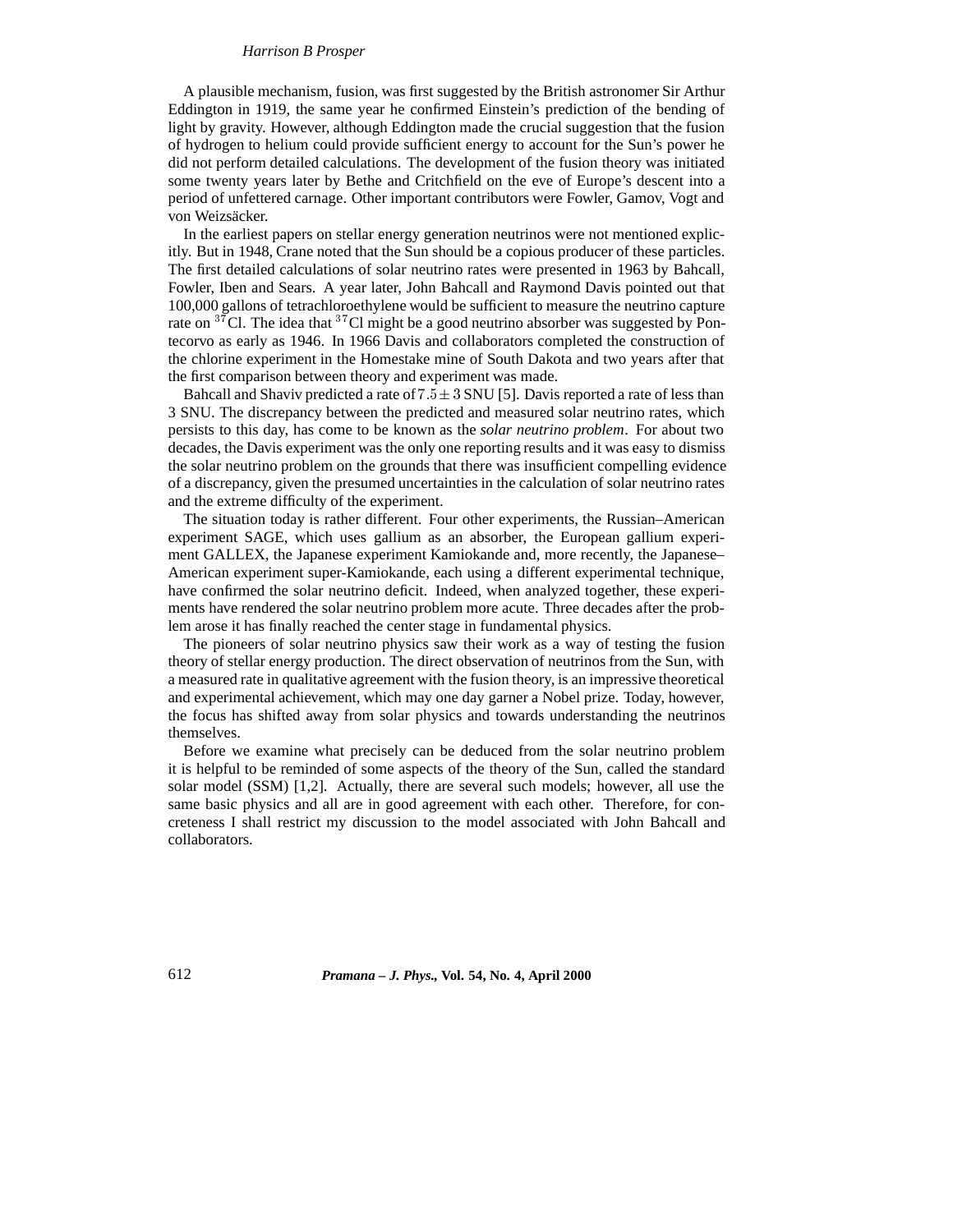## 1.2 *Sunshine and neutrinos*

Solar neutrinos arise from the nuclear reactions that power the Sun. The principal reactions are thought to be those of the *proton–proton chain*, listed in table 1. According to the standard solar model, these reactions account for 98% of the solar luminosity. There are three branches, each giving rise to an electron neutrino. The dominant branch is the first, which occurs 91% of the time; branches II and III occur approximately 9% and 0.1% of the time, respectively. Branches I and III produce continuous neutrino energy spectra, characteristic of beta decay, while branch II produces two discrete neutrino lines at 0.862 MeV and 0.383 MeV, with intensities in the ratio of 9 to 1. The neutrino end point energy of branch I is 0.420 MeV. However, the neutrinos produced in branch III, via the boron 8 reaction are much more energetic and have an end point energy just over 14 MeV. The neutrinos from branches I, II and III are called, respectively, the  $pp$ , <sup>7</sup>Be and <sup>8</sup>B neutrinos, reflecting the reactions that produce them. The neutrino spectrum, as predicted by the 1998 SSM of Bahcall and Pinsonneault, is shown in figure 1.

An important point to note about this spectrum, especially the part due to the boron 8 reaction, is that it is largely unaffected by the solar plasma [6]. Firstly, because the latter is very cold relative to the neutrinos and, secondly, because the interaction between the neutrinos and the solar plasma is exceedingly weak, due to the small neutrino cross section. The predicted temperature of the solar core is  $1.5 \times 10^7$  K. This corresponds to an energy of the order of 1 keV, which is more than hundred times smaller than the lowest energy solar neutrinos. The distortion of the boron 8 spectrum, due to the solar plasma, is less than one part in 100,000 [6,7]. Therefore, even if the standard solar model were wrong in detail about the nature of the solar core, and in its prediction of the neutrino fluxes, the predicted *shape* of the spectrum would still be that dictated by electroweak theory, assuming that the set of reactions given in table 1 are indeed the ones that occur at the Sun's core.

| Branch I                                                                                                                                                                                                                                  |                                                                                                                                                                                         |
|-------------------------------------------------------------------------------------------------------------------------------------------------------------------------------------------------------------------------------------------|-----------------------------------------------------------------------------------------------------------------------------------------------------------------------------------------|
| $E_{\nu}^{\max}$ = 0.420 MeV<br>$p+p\rightarrow d+e^++\nu$<br>$p + d \rightarrow {}^{3}\text{He} + \gamma$<br><sup>3</sup> He + <sup>3</sup> He $\rightarrow$ <sup>4</sup> He + p + p                                                     |                                                                                                                                                                                         |
| Branch II                                                                                                                                                                                                                                 | Branch III                                                                                                                                                                              |
| $E_{\nu} = 0.86$ MeV (90%), 0.38 MeV (10%)<br><sup>3</sup> He + <sup>4</sup> He $\rightarrow$ <sup>7</sup> Be + $\gamma$<br>$^7$ Be + $e^ \rightarrow$ $^7$ Li + $\nu$<br>${}^{7}$ Li + p $\rightarrow$ <sup>4</sup> He + <sup>4</sup> He | $E_v^{\text{max}} = 14.06 \text{ MeV}$<br>${}^{7}Be + p \rightarrow {}^{8}B + \gamma$<br>${}^{8}B \rightarrow {}^{8}B^{*} + e^{+} + \nu$<br>${}^{8}B^* \rightarrow {}^{4}He + {}^{4}He$ |

**Table 1.** Main reactions of the proton–proton chain, according to the Standard Solar Model. Branch I occurs about 91% of the time, while branches II and III occur about 9% and 0.1% of the time, respectively.

*Pramana – J. Phys.,* **Vol. 54, No. 4, April 2000** 613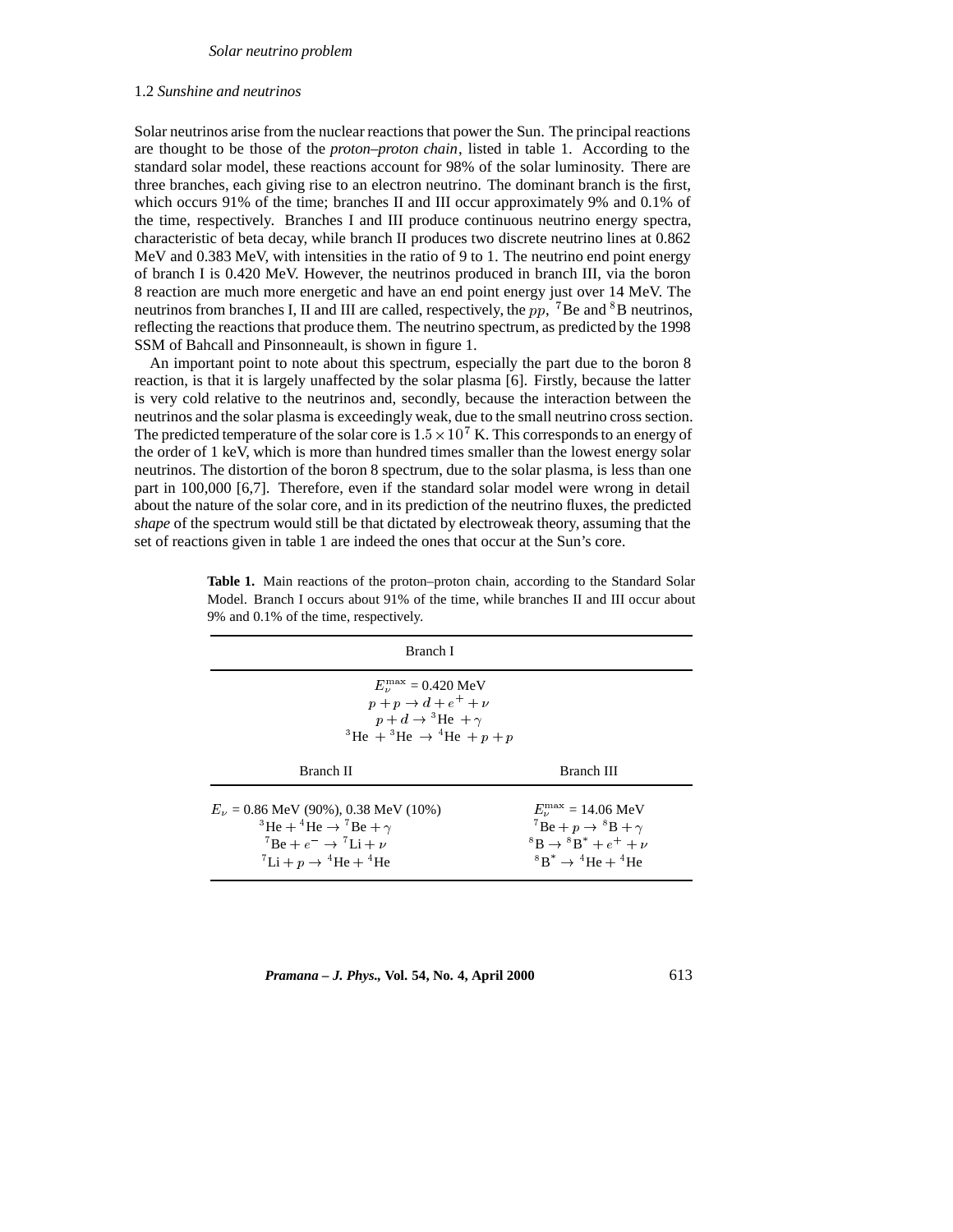

**Figure 1.** Solar neutrino energy spectrum as predicted by the Bahcall–Pinsonneault 1998 Standard Solar Model. Shown also, are the energy thresholds for different solar neutrino experiments. Courtesy J N Bahcall.

The calculations leading to the SSM are extremely complicated and involve a very wide range of physics [7]. What confidence do we have that they reflect reality? The most striking evidence that the SSM is a precise theory of the Sun is the exquisite agreement between the solar oscillation modes predicted on the basis of the SSM and the modes measured using helioseismology [8]. In figure 2, we reproduce a plot from ref. [8], which shows the fractional difference between the predicted and measured solar sound velocities as a function of the distance from the Sun's core.

From the fact that theory and experiment agree so well we may conclude that the temperature profile predicted by the SSM is substantially correct and, more importantly, we may take at face value its prediction for the core temperature. This is important because it is the core temperature that governs the nuclear reaction rates. The rate for the  $\mathrm{^{7}Be}$  reaction is predicted to depend upon the core temperature T, like  $T^{10}$ , while that for the boron 8 reaction varies as  $T^{25}$ ! Clearly, even a small error in the core temperature could drastically alter the predicted neutrino flux.

The most up to date version of the SSM is the 1998 model [1] of Bahcall and Pinsonneault. Its predictions for the solar neutrino rates and how they compare with the data presented at the *Neutrino 98* conference [9] are shown in figure 3. Given the strong evidence in support of the standard solar model, and the absence of any evidence that the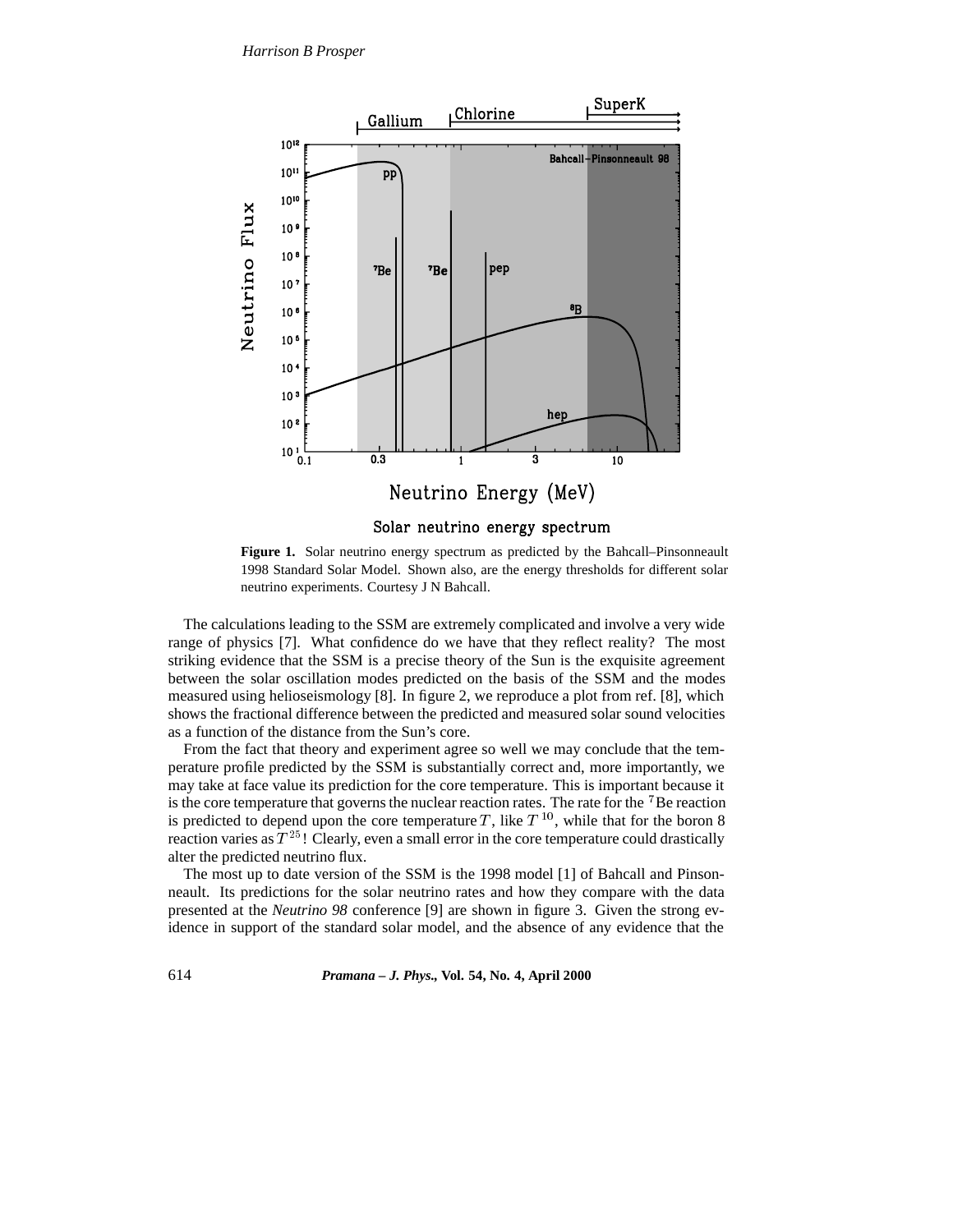

**Figure 2.** Fractional difference between predicted and measured solar sound velocities as a function of the distance from the solar core. Courtesy J N Bahcall.

experiments are in error, it would be reasonable to conclude that the discrepancies depicted in figure 3 are real. There have been several attempts to construct non-standard solar models [10], but none is wholly successful. On the other hand, the discrepancies are readily explained [11–13] as consequences of new physics such as neutrino oscillations in vacuum [14] or in matter [15].

#### **2. What have we learnt?**

The answer to that question depends upon one's attitude towards the standard solar model. I shall assume the SSM to be correct within its known uncertainties. Given this assumption, the inevitable conclusion is that, somehow, a fraction of the electron neutrinos created within the solar core are lost before they reach the solar neutrino detectors on Earth. The electron neutrino loss is described by the *neutrino survival probability*,  $P(E_{\nu})$ , which is the probability that an electron neutrino created within the Sun's core arrives at the Earth.

Most analyses of the solar neutrino problem posit a particular loss mechanism, based on some assumed new physics; for example, loss due to the conversion of electron neutrinos

*Pramana – J. Phys.,* **Vol. 54, No. 4, April 2000** 615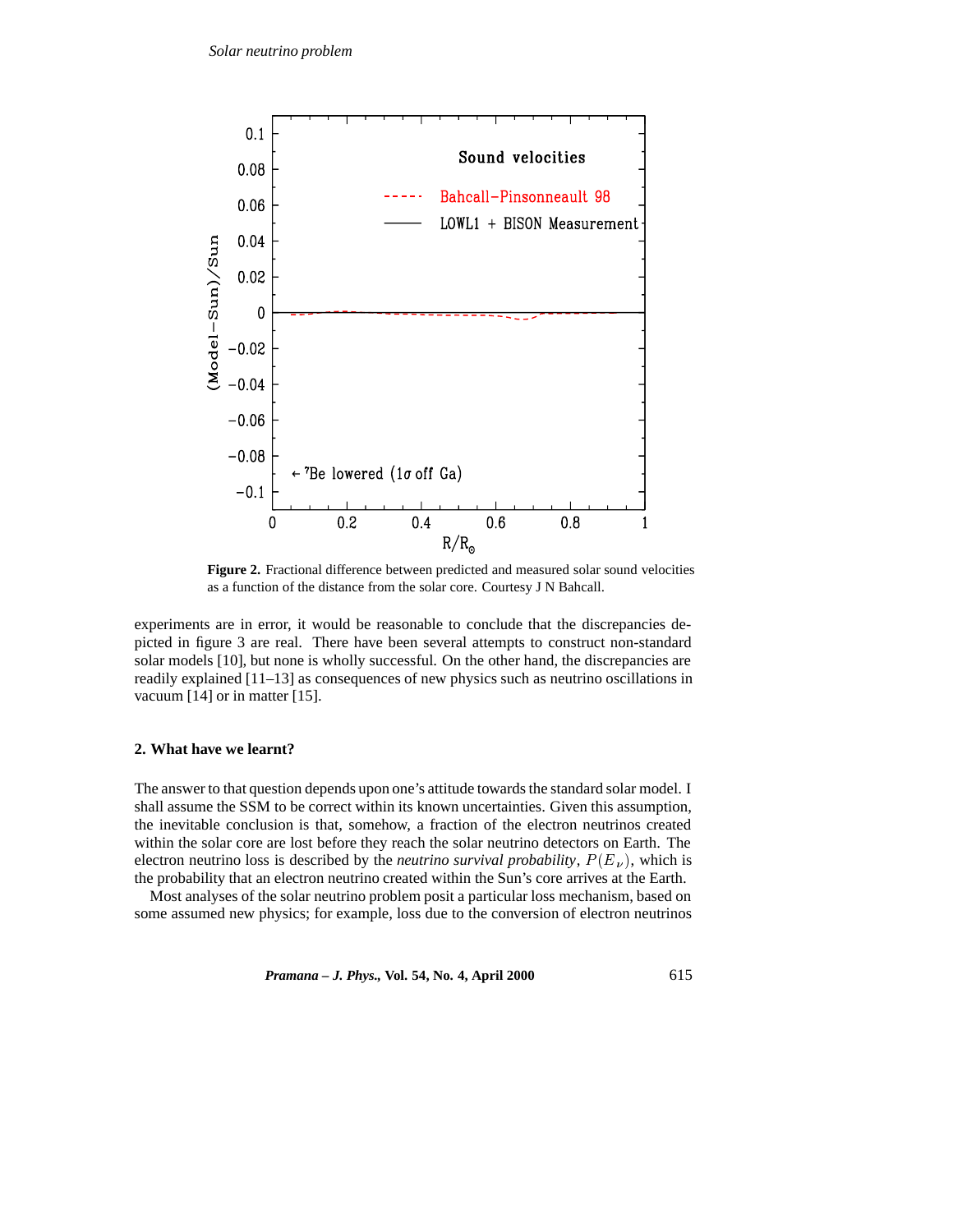

Total Rates: Standard Model vs. Experiment Bahcall-Pinsonneault 98

**Figure 3.** Predictions of the 1998 Standard Solar Model of Bahcall and Pinsonneault relative to data presented at *Neutrino 98*. Courtesy J N Bahcall.

to less readily observed states such as muon, tau or sterile neutrinos [14]. They then proceed to determine the model parameters that provide the best fit to data [11]. To the degree that a fit is good it provides evidence in favor of the particular new physics that has been assumed. Therefore, from this perspective, solar neutrino physics is an avenue for probing physics beyond the standard electroweak theory.

But what if none of these explanations is correct? Can we still learn something from the solar neutrino problem? The answer is yes, but one must take a somewhat different tack to answer it [16]. Rather than consider particular models, we ask the following question: can we extract the neutrino survival probability independently of any particular model, and if so, what do the data tell us about it? The answer is relevant because it allows us to judge to what degree the solar neutrino data can really constrain the models that seek to explain the neutrino deficit.

## 2.1 *The neutrino survival probability*

Almost all analyses of solar neutrino data make use of  $\chi^2$  methods to extract information about the model parameters. However, a more powerful way to extract information from data is to use Bayes' theorem [17]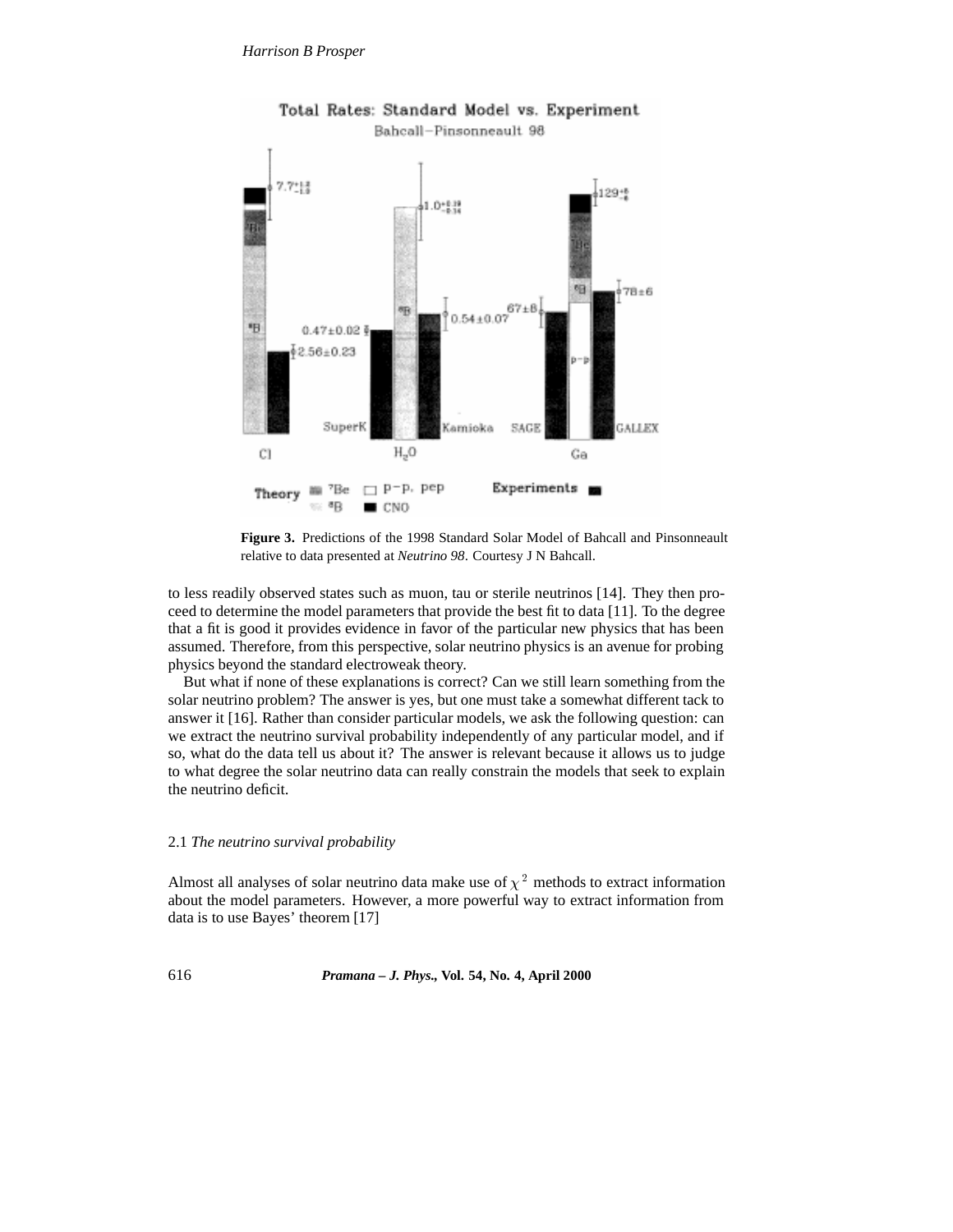*Solar neutrino problem*

$$
P(H|D, I) = \frac{P(D|H, I)P(H|I)}{\int_{H} P(D|H, I)P(H|I)},
$$
\n(1)

where  $P(H|D, I)$  is the probability of hypothesis H, given measured quantities D and prior information I;  $P(D|H, I)$  is the probability assigned to data D and  $P(H|I)$  is the prior probability assigned to hypothesis  $H$ . The integration in the denominator is over all hypotheses of interest. We shall use Bayes' theorem to extract the neutrino survival probability in a manner that provides quantitative information about how well it is known, given current data.

The solar neutrino capture rate  $S_i$  for the chlorine and gallium experiments is given by

$$
S_i = \sum_j \Phi_j \int_{E_{\min_i}} \sigma_i(E_\nu) \phi_j(E_\nu) P(E_\nu) dE_\nu,
$$
\n(2)

where  $\Phi_j$  is the total flux from neutrino source j,  $\phi_j$  is the corresponding normalized neutrino energy spectrum,  $\sigma_i$  is the cross-section for the *i*th experiment,  $E_{\min_i}$  is its threshold energy (see figure 1) and  $P(E_{\nu})$  is the neutrino survival probability.

The super-Kamiokande experiment [9] is sensitive to the high energy neutrinos, in particular, to the <sup>8</sup>B neutrino flux. The latter is inferred by measuring the scattering of neutrinos off electrons. In practice, super-Kamiokande measures the electron recoil spectrum. For our analysis, we use the electron recoil spectrum reported at *Neutrino 98*. That spectrum spans the range 6.5 to 20 MeV. Since super-Kamiokande is sensitive to (but does not distinguish between) all neutrino flavors we must consider two possibilities. It could be that the  $\nu_e$  deficit is caused by  $\nu_e$  conversions to  $\nu_x$ , where x is either  $\mu$  or  $\tau$ . In this case, we must take account of the fact that super-Kamiokande can record all these neutrino flavors, albeit with different sensitivities, and the measured flux would then be the sum of these flavors. If, however, the  $\nu_e$  are lost through a mechanism that does not result in a detectable signal, for example because of conversion into sterile neutrinos, then the measured rate would be due to the  $\nu_e$  flux only. Both possibilities are considered.

The *measured* electron recoil spectrum  $N(T)$  is given by

$$
N(T) = N_0 \int_0^{T^{\max'}(E_{\nu}^{\max})} dT'R(T|T')
$$
  
 
$$
\times \int_{E_{\nu}^{\min}(T')}^{E_{\nu}^{\max}} dE_{\nu} \phi_B(E_{\nu})[P(E_{\nu})\sigma_e(T', E_{\nu})
$$
  
+ (1 - P(E\_{\nu}))\sigma\_{\mu}(T', E\_{\nu})], (3)

where  $R(T|T')$  is the super-Kamiokande resolution function (which can be approximated by a Gaussian with mean T' and standard deviation  $1.5\sqrt{(T'/10 \text{ MeV})}$  [18]),  $T = E_e - m_e$  and T' are the measured and true electron kinetic energies, respectively, with  $E_e$  and  $m_e$  the electron energy and mass. The quantity  $\phi_B$  is the normalized neutrino energy spectrum from the  ${}^{8}B$  reaction, and  $\sigma_e$  and  $\sigma_\mu$  are the  $\nu_e$  and  $\nu_\mu$  differential electron scattering cross-sections [19], respectively. For a fixed neutrino energy  $E_{\nu}$ , the recoiling electron can have any kinetic energy up to a maximum of  $T^{max'}(E_{\nu})=2E_{\nu}^2/(2E_{\nu}+m_e)$ , while for a fixed electron kinetic energy  $T'$  the minimum neutrino energy is given by  $E_{\nu}^{\min}(T') = [T' + \sqrt{(T'(T' + 2m_e))}]/2$ . We denote by  $E_{\nu}^{\max}$  the maximum possible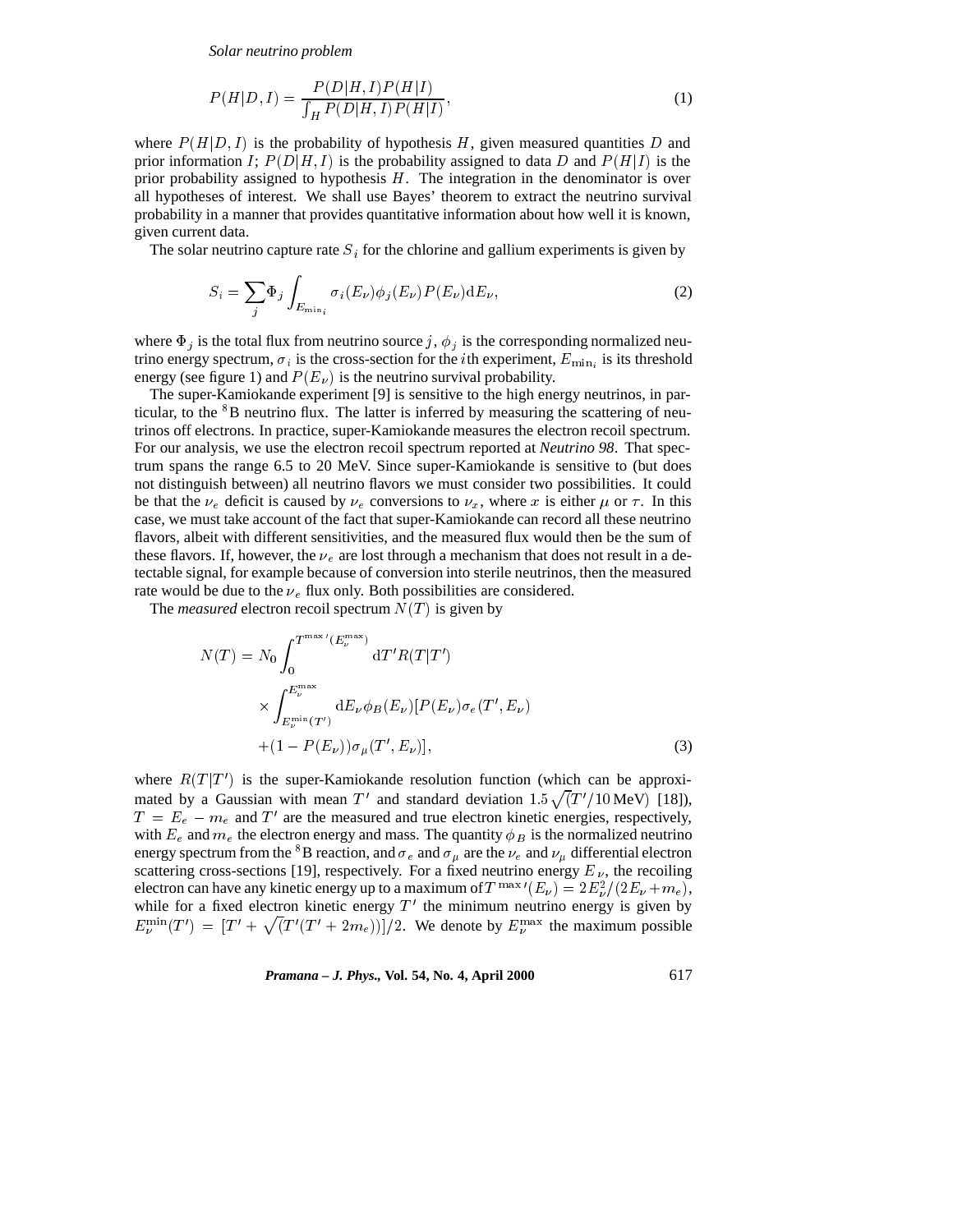neutrino energy, which we take to be 20 MeV. The constant  $N_0$  is a normalization factor that depends on the units used for the event rate.

Equation (3) assumes that  $\nu_e$  are lost through conversion to active neutrinos, for example to  $\nu_{\mu}$ . If the measured flux is due to  $\nu_{e}$  only, however, the recoil spectrum is given by eq. (3) with the term proportional to  $\sigma_{\mu}$  omitted. The event rate  $S_i$  in the *i*th electron energy bin is  $N(T)$  integrated over that bin.

Our ability to extract information about the neutrino survival probability depends both on the shape of the solar neutrino spectrum and on the experimental sensitivity to it. Each experiment is sensitive to different parts of the neutrino energy spectrum as is evident from the (normalized) plots of  $\sigma(E_{\nu})\sum_{j}\Phi_{j}\phi_{j}(E_{\nu})$  (or  $\phi_{B}(E_{\nu}) \times \int_{6.5-m_{\circ}}^{20-m_{e}} dT$  J  $\int_{6.5-m_e}^{20-m_e} dT \int_0^{1}$  $dT'R(T|T') \sigma_e(T', E_{\nu})$  for super-Kamiokande) shown in figure 4. We also note the existence of regions where the sensitivity is essentially zero. We should not expect to learn much about the survival probability in these regions.

The probability assigned to the data, that is, the likelihood,  $P(D|H, I)$  is assumed to be a Gaussian  $g(D|S, \Sigma)$ , where  $D \equiv (D_1, \ldots, D_{19})$  represents the 19 data—3 rates from the chlorine and gallium experiments plus 16 rates from the binned super-Kamiokande electron recoil spectrum;  $\Sigma$  denotes the 19  $\times$  19 error matrix for the experimental data and  $S \equiv (S_1,\ldots,S_{19})$  represents the predicted rates. The error matrix is constructed from the data of ref. [18].



**Figure 4.** Spectral sensitivity as a function of the neutrino energy.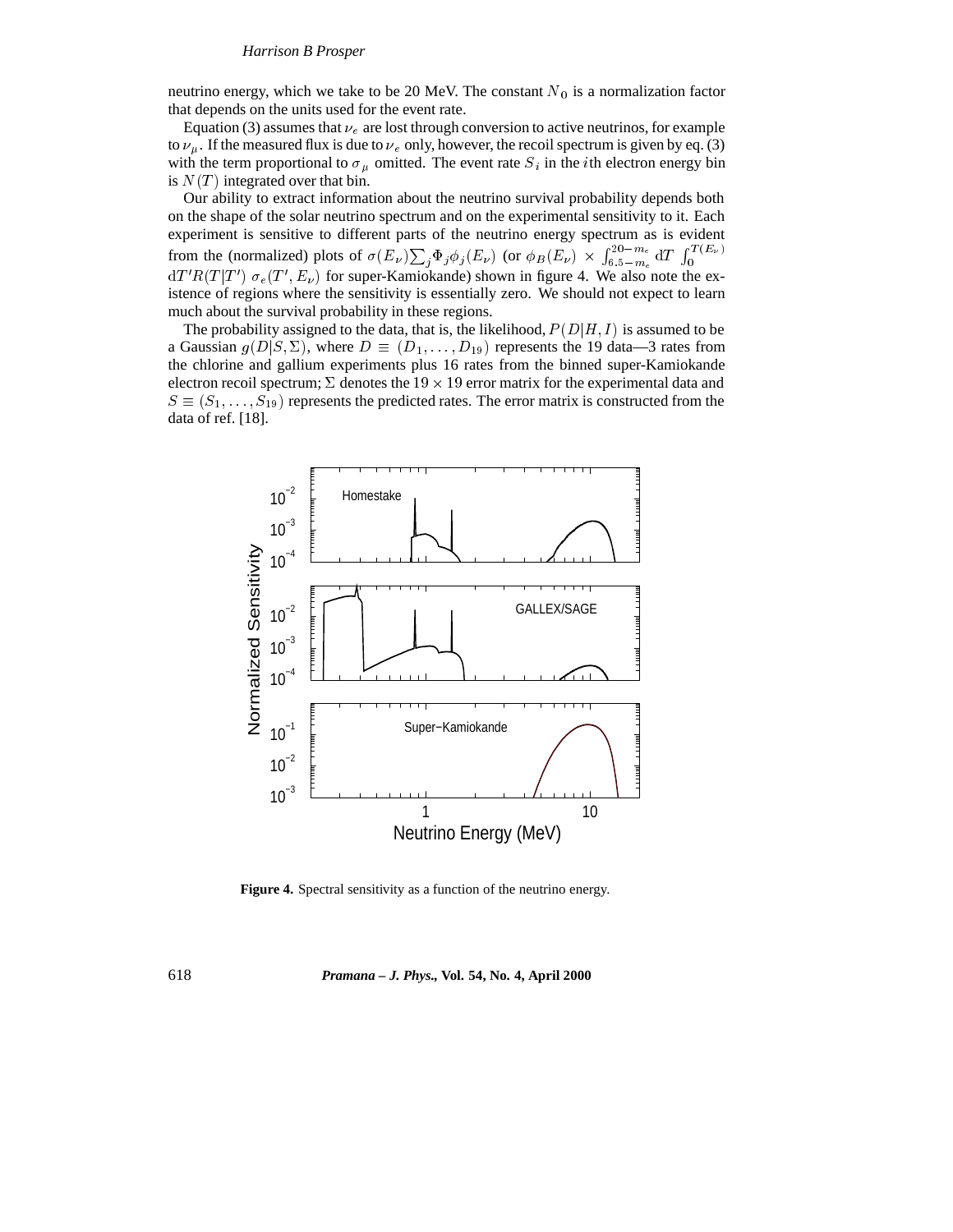

Figure 5. Survival probability vs neutrino energy assuming the neutrino flux consists of  $\nu_e$  only (left plot) and  $\nu_e$  to active neutrinos (right plot).

In any Bayesian analysis one must confront the issue of prior probabilities. They are a necessity, indeed an important part of the Bayesian method. However, this is not the place to get distracted by the intricacies of the prior probability debate. We short-circuit discussion by taking, as a matter of convention, the prior probability to be constant. In practice any other plausible choice makes very little difference to our conclusions.

Given our desire to be noncommittal with respect to models, yet being mindful of previous analyses [11,12,20], we are motivated to write the survival probability as a sum of two finite Fourier series:

$$
\mathcal{P}(E_{\nu}|a) = \sum_{r=0}^{7} a_{r+1} \cos(r\pi E_{\nu}/L_1)/(1 + \exp[(E_{\nu} - L_1)/b])
$$
\n
$$
+ \sum_{r=0}^{3} a_{r+9} \cos(r\pi E_{\nu}/L_2).
$$
\n(4)

The first term in eq. (4) is defined in the interval 0.0 to  $L_1$  MeV—and suppressed beyond  $L_1$  by the exponential, while the second term covers the interval 0.0 to  $L_2$  MeV. The function is divided this way to accommodate a survival probability that varies rapidly in the interval 0.0 to  $L_1$  and less rapidly elsewhere. Holding the parameters  $L_1$ ,  $L_2$  and b fixed at 1.0, 15.0 and 0.1 MeV, respectively, we compute the posterior probability  $P(a|D, I)$  for the parameters  $a \equiv (a_1, \ldots, a_{12})$ . The hypothesis here is that the vector of parameters a assume specified values.

The theoretical uncertainties can be incorporated by treating the fluxes  $\Phi \equiv (\Phi_1,\ldots)$ as parameters with an associated prior probability,  $P(\Phi|I)$ , that encodes the flux predictions and the correlations that exist amongst them. We represent our knowledge of the fluxes by a multivariate Gaussian prior probability  $P(\Phi|I) = g(\Phi|\Phi^0, \Sigma_{\Phi})$ , where  $\Phi^0 \equiv (\Phi_1^0,\ldots,\Phi_8^0)$  is the vector of flux predictions and  $\Sigma_{\Phi}$  is the corresponding error matrix [1].

*Pramana – J. Phys.,* **Vol. 54, No. 4, April 2000** 619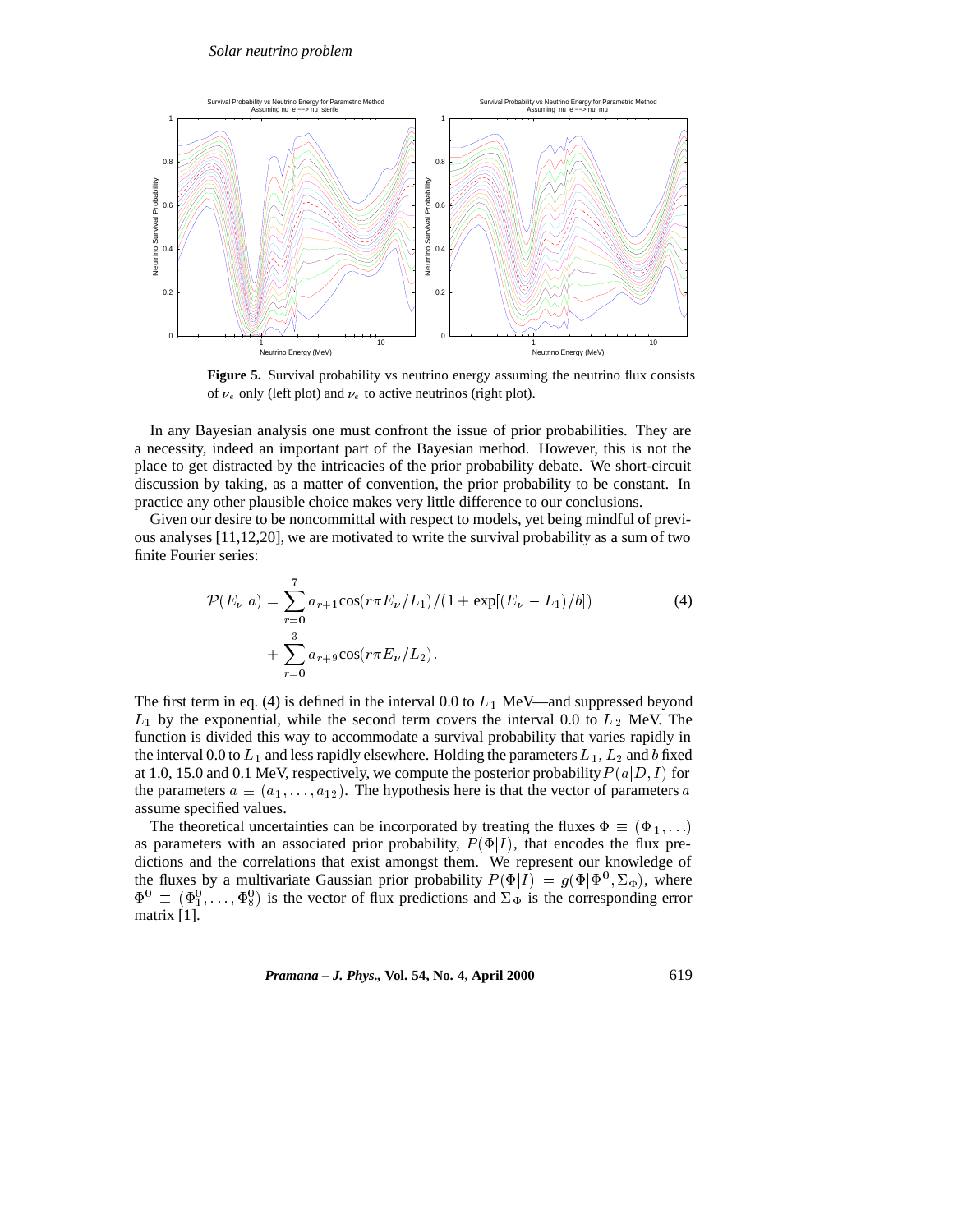The posterior probability (using a constant prior probability for the parameters  $a$ ) is given by

$$
P(a,\Phi|D,I) = \frac{P(D|a,\Phi,I)P(\Phi|I)}{\int_{a,\Phi} P(D|a,\Phi,I)P(\Phi|I)},\tag{5}
$$

which when marginalized (that is, integrated) with respect to  $\Phi$  gives  $P(a|D, I)$ . Finally, the survival probability is estimated using

$$
P(E_{\nu}|D, I) = \int_{a} P(E_{\nu}|a)P(a|D, I).
$$
 (6)

Figure 5 shows our results for the survival probability, which includes both experimental and theoretical uncertainties. The form obtained agrees with the inferences from previous analyses [11,12]. But unlike these analyses the one described here provides detailed information about the survival probability and its uncertainties as a function of the neutrino energy.

As one might have anticipated, given the sensitivity plot in figure 4, our knowledge of the survival probability is very uncertain between 1 and 5 MeV. In fact, the survival probability is tightly constrained in only two narrow regions: in the <sup>7</sup>Be region just below 1 MeV and another at around 8 MeV, near the peak of the  ${}^{8}B$  neutrino spectrum. For neutrino energies above 12 MeV or so, the survival probability is unconstrained by current data.

The key feature of figure 5, which is well known, is the marked reduction in the <sup>7</sup>Be flux, relative to the prediction of the SSM [1]. This is extremely difficult to explain by any plausible modification of the SSM [10]. Because of its strong temperature dependence, it is easy to reduce the <sup>7</sup>Be neutrino flux by slightly reducing the core temperature. But, the temperature dependence of the  ${}^{8}B$  neutrino flux is considerably stronger,  $T^{25}$  compared to  $T^{10}$  for <sup>7</sup>Be. Therefore, the <sup>8</sup>B neutrino flux would be reduced by a much greater factor than that of the  $\rm{7Be}$  neutrinos. Moreover, the  $\rm{8B}$  reaction is a daughter reaction of the <sup>7</sup>Be reaction. Thus the <sup>7</sup>Be and  ${}^{8}B$  neutrino fluxes are reduced, relative to the predictions, in a manner contrary to what one would expect from any plausible lowering of the core temperature. This is the strongest evidence that a non-solar explanation must be sought to explain the loss of electron neutrinos from the Sun.

## **3. Summary**

There is strong evidence that the solar neutrino deficit is real. In particular, the marked suppression of the flux of  $\sqrt{7}$ Be neutrinos is very difficult to explain, given the standard solar model. If the SSM is correct, then we are inevitably led to conclude that electron neutrinos are getting lost en route to Earth. What we should infer from this, however, is less clear. Currently, the favored hypothesis, rendered more probable by the super-Kamiokande atmospheric neutrino results [21], invokes some form of neutrino oscillations. In particular, the MSW model [15] provides a good description of the data, which is clearly a strong point in its favor. But our extraction of the neutrino survival probability suggest that the data could accommodate a wider range of models than have been considered. Therefore, at present, it is not possible to come to a definite conclusion regarding the solar neutrino problem. However, we can look forward, in the very near future, to results from SNO [22], which should allow us to make some headway.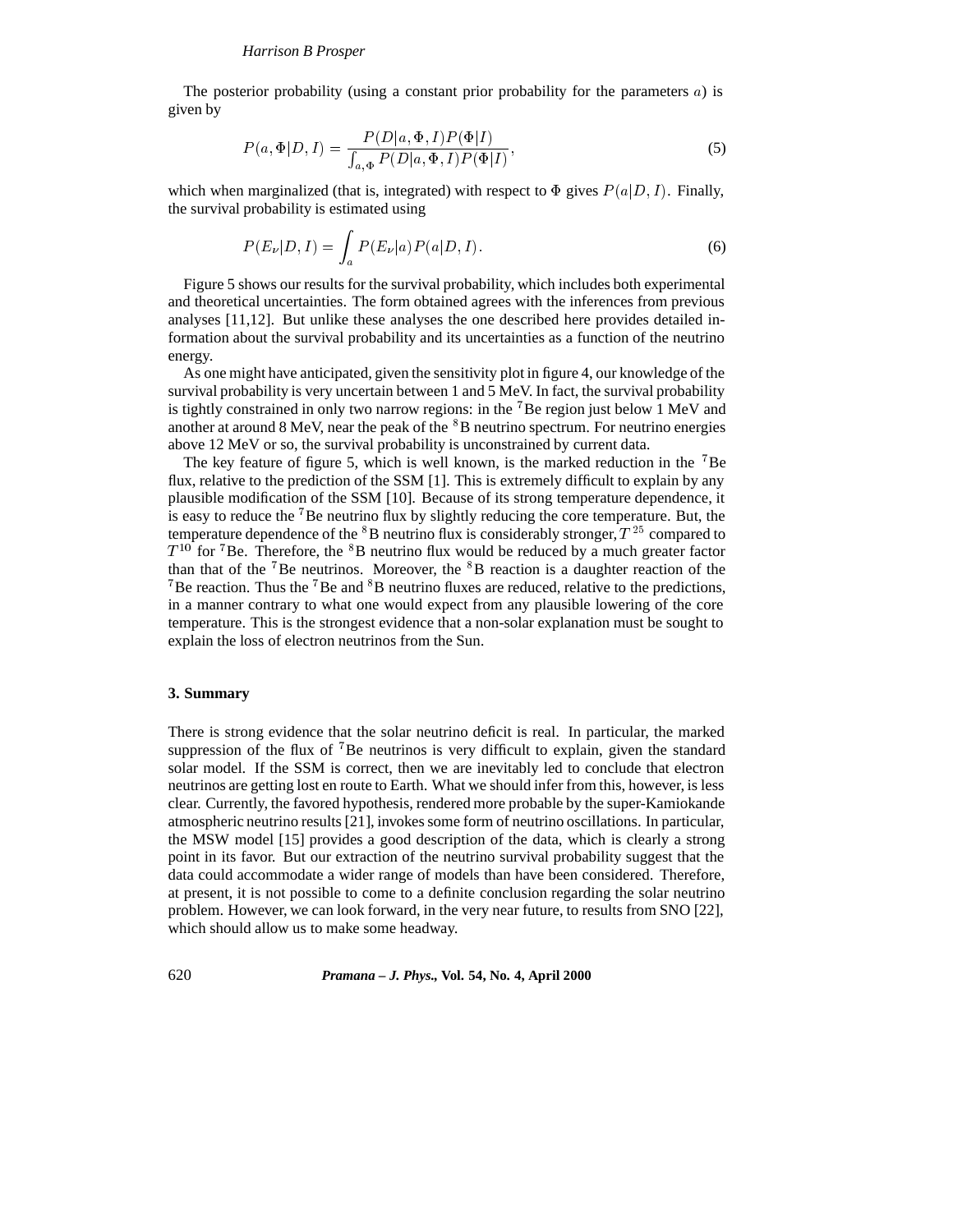## **Acknowledgement**

The author would like to thank the organizers of the DAE Symposium for hosting a memorable and enjoyable event. The author also thanks his colleagues Chandra Bhat, Pushpa Bhat and Marc Paterno with whom this work was done, John Bahcall for providing the latest theoretical information and Robert Svoboda for providing the latest super-Kamiokande data. This work was supported in part by the U.S. Department of Energy.

### **References**

- [1] J N Bahcall *et al*, *Phys. Lett.* **B433**, 1 (1998); J N Bahcall and M Pinsonneault, *Rev. Mod. Phys.* **67**, 781 (1995), and references therein
- [2] S Turck-Chieze and I Lopes, *Astrophys. J.* **408**, 347 (1993)
- [3] T A Kirsten, *Rev. Mod. Phys.* **71**, 1213 (1999)
- [4] J N Bahcall and Raymond Davis Jr, An account of the development of the solar neutrino problem, *Essays in Nuclear Astrophics* edited by C A Barnes, D D Clayton and D Schramm (Cambridge University Press, 1982) pp. 243–285
- See also http://www.sns.ias.edu/ $\sim$ jnb/Papers/Popular/snhistory.html
- [5] SNU =  $10^{-36}$  neutrino captures per atom per second
- [6] J N Bahcall, in *Proceedings of the 2nd Napoli Thinkshop on Physics and Astrophysics, Napoli, 1996* edited by G Cauzzi and C Marmolino (Societa Astronomica Italiana, Firenze, Italy, 1997) vol. 68, p. 361
- [7] J N Bahcall, *Neutrino Astrophysics* (Cambridge University Press, 1989)
- [8] J N Bahcall, S Basu and M H Pinsonneault, *Phys. Lett.* **B433**, 1 (1998)
- [9] Homestake: K Lande, SAGE: V N Gavrin, GALLEX: T Kirsten and Super-Kamiokande: Y Suzuki, in *Neutrino 98, Proceedings XVIIIth International Conference on Neutrino Physics and Astrophysics*, Takayama, Japan, June 1998, edited by Y Suzuki and Y Totsuka; Robert Svoboda, private communication, 1998
- [10] J N Bahcall, *Astrophys. J.* **467**, 475 (1996)
- [11] N Hata and P Langacker, *Phys. Rev.* **D50**, 632 (1994) N Hata and P Langacker, *Phys. Rev.* **D56**, 6107 (1997)
- [12] Q Y Liu and S T Petcov, *Phys. Rev.* **D56**, 7392 (1997) A B Balantekin, J F Beacom and J M Fetter, *Phys. Lett.* **B427**, 317 (1998)
- [13] E Gates, L M Krauss, M White, *Phys. Rev.* **D51**, 2631 (1995)
- [14] V N Gribov and B M Pontecorvo, *Phys. Lett.* **B28**, 493 (1969) J N Bahcall and S C Frautschi, *Phys. Lett.* **B29**, 623 (1969) S L Glashow and L M Krauss, *Phys. Lett.* **B190**, 199 (1987)
- [15] L Wolfenstein, *Phys. Rev.* **D17**, 2369 (1978) S P Mikheyev and A Yu Smirnov, *Sov. J. Nucl. Phys.* **42**, 913 (1986); *Nuovo Cimento* **C9**, 17 (1986)
- [16] C M Bhat, P C Bhat, M Paterno and H B Prosper, *Phys. Rev. Lett.* **81**, 5056 (1998)
- [17] See for example, *Bayesian Reasoning In High-Energy Physics: Principles and Applications* edited by G D'Agostini, CERN-99-03, July 1999, pp. 183
- [18] We have used the data given in table 2 of the paper by G L Fogli *et al*, *Astro. Part. Phys.* **9**, 1119 (1998)
- [19] J N Bahcall *et al*, *Phys. Rev.* **D51**, 6146 (1995)
- [20] C M Bhat, 8th Lomonosov Conference on Elementary Particle Physics, Moscow, Russia, August 1997, FERMILAB-Conf-98/066